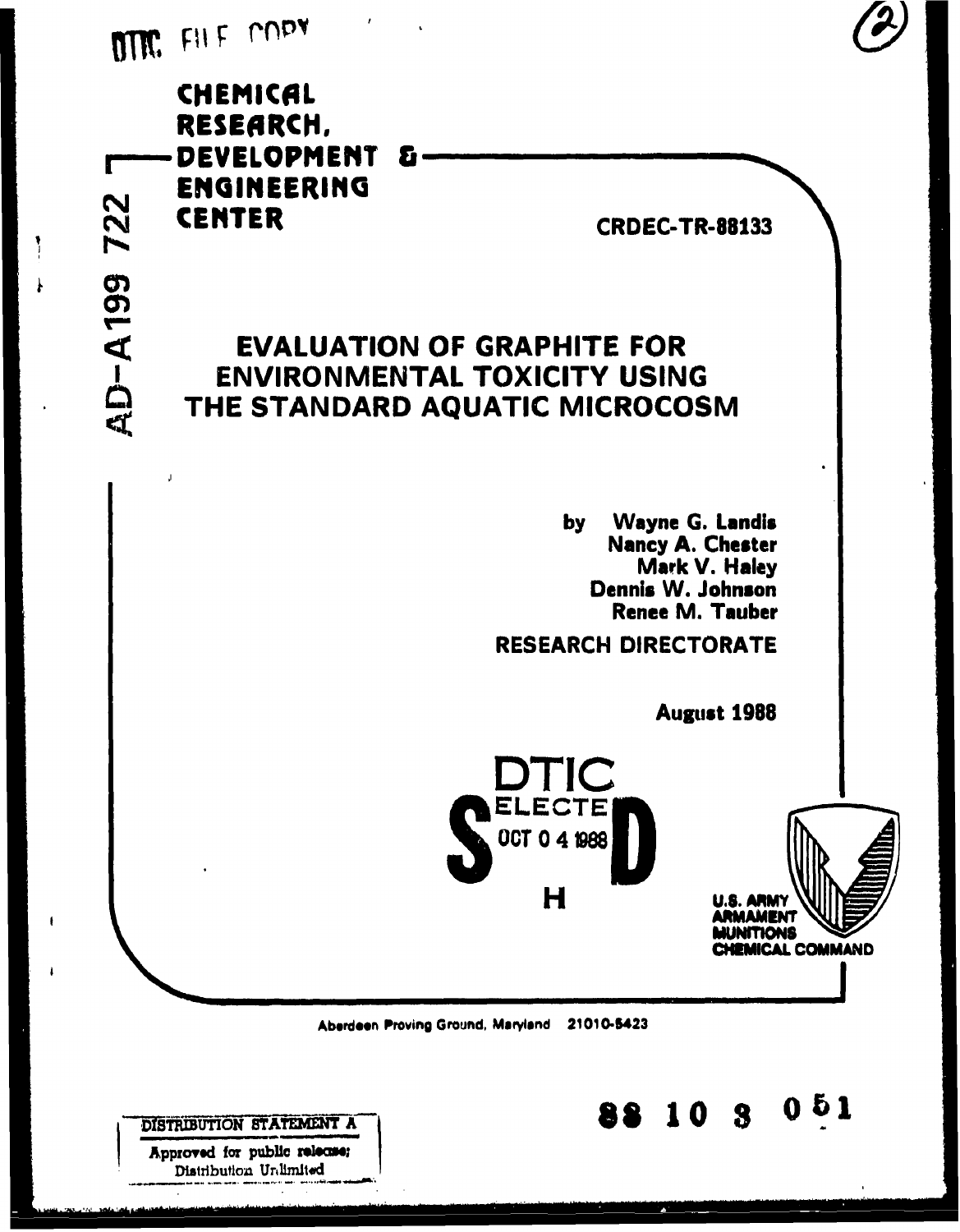J

 $\bar{\epsilon}$ 

 $\ddotsc$  $\bar{z}$  $\mathcal{D}$ ŗ

 $\frac{1}{4}$ 

 $\mathbf{r}$ ÷,

八、通り 1 日本 ■

 $\frac{1}{2}$ l,  $\sim$  , N

 $\frac{1}{2}$  :

 $\bar{\beta}$ 

■ 1.40 mong 1000 mong

J. Ï

C

ŀ.

 $\cdot$ 

| ON OUTLING LIQUIDD                                                                                                                                                                                                                                                                                                                                                                                                 |              |                          |                                                                    |                                        |                                                                                   |                                                 |                            |  |                                                                                      |  |  |  |  |
|--------------------------------------------------------------------------------------------------------------------------------------------------------------------------------------------------------------------------------------------------------------------------------------------------------------------------------------------------------------------------------------------------------------------|--------------|--------------------------|--------------------------------------------------------------------|----------------------------------------|-----------------------------------------------------------------------------------|-------------------------------------------------|----------------------------|--|--------------------------------------------------------------------------------------|--|--|--|--|
| ECURITY CLASSIFICATION OF THIS PAGE                                                                                                                                                                                                                                                                                                                                                                                |              |                          |                                                                    |                                        |                                                                                   |                                                 |                            |  |                                                                                      |  |  |  |  |
|                                                                                                                                                                                                                                                                                                                                                                                                                    |              |                          |                                                                    | <b>REPORT DOCUMENTATION PAGE</b>       |                                                                                   |                                                 |                            |  |                                                                                      |  |  |  |  |
| <b>1a. REPORT SECURITY CLASSIFICATION</b><br><b>INCLASSIFIED</b>                                                                                                                                                                                                                                                                                                                                                   |              |                          |                                                                    |                                        | <b>1b. RESTRICTIVE MARKINGS</b>                                                   |                                                 |                            |  |                                                                                      |  |  |  |  |
| 2a. SECURITY CALSSIFICATION AUTHORITY                                                                                                                                                                                                                                                                                                                                                                              |              |                          |                                                                    | 3. DISTRIBUTION/AVAILABILITY OF REPORT |                                                                                   |                                                 |                            |  |                                                                                      |  |  |  |  |
| 2b. DECLASSIFICATION/DOWNGRADING SCHEDULE                                                                                                                                                                                                                                                                                                                                                                          |              |                          |                                                                    |                                        | is unlimited.                                                                     | Approved for public release; distribution       |                            |  |                                                                                      |  |  |  |  |
| 4. PERFORMING ORGANIZATION REPORT NUMBER(S)<br>CROEC-TR-88133                                                                                                                                                                                                                                                                                                                                                      |              |                          | 5. MONITORING ORGANIZATION REPORT NUMBER(S)                        |                                        |                                                                                   |                                                 |                            |  |                                                                                      |  |  |  |  |
| <b>62. NAME OF PERFORMING ORGANIZATION</b><br><b>CROEC</b>                                                                                                                                                                                                                                                                                                                                                         |              |                          | 6b. OFFICE SYMBOL<br><b>William (if applicable)</b><br>SMOCR-RST-E |                                        |                                                                                   | 7a. NAME OF MONITORING ORGANIZATION             |                            |  |                                                                                      |  |  |  |  |
| 6c. ADDRESS (City, State, and ZIP Code)                                                                                                                                                                                                                                                                                                                                                                            |              |                          |                                                                    |                                        |                                                                                   | 7b. ADDRESS (City, State, and ZIP Code)         |                            |  |                                                                                      |  |  |  |  |
| Aberdeen Proving Ground, MD 21010-5423                                                                                                                                                                                                                                                                                                                                                                             |              |                          |                                                                    |                                        |                                                                                   |                                                 |                            |  |                                                                                      |  |  |  |  |
| 41. NAME OF FUNDING/SPONSORING<br><b>ORGANIZATION</b><br><b>CRDEC</b>                                                                                                                                                                                                                                                                                                                                              |              |                          | <b>Bb. OFFICE SYMBOL</b><br>(if applicable)<br>SMOCR-MUS           |                                        |                                                                                   | 9. PROCUREMENT INSTRUMENT IDENTIFICATION NUMBER |                            |  |                                                                                      |  |  |  |  |
| <b>8c. ADDRESS (City, State, and ZIP Code)</b>                                                                                                                                                                                                                                                                                                                                                                     |              |                          |                                                                    |                                        |                                                                                   | 10. SOURCE OF FUNDING NUMBERS                   |                            |  |                                                                                      |  |  |  |  |
| Aberdeen Proving Ground, MD 21010-5423                                                                                                                                                                                                                                                                                                                                                                             |              |                          |                                                                    |                                        | <b>PROGRAM</b><br>ELEMENT NO.                                                     | <b>PROJECT</b><br>1C162622                      | TASK<br>NO.<br><b>A552</b> |  | <b>WORK UNIT</b><br>ACCESSION NO.                                                    |  |  |  |  |
| 11. TITLE (include Security Classification)                                                                                                                                                                                                                                                                                                                                                                        |              |                          |                                                                    |                                        |                                                                                   |                                                 |                            |  |                                                                                      |  |  |  |  |
| Evaluation of Graphite for Environmental Toxicity Using the Standard Aquatic Microcosm                                                                                                                                                                                                                                                                                                                             |              |                          |                                                                    |                                        |                                                                                   |                                                 |                            |  |                                                                                      |  |  |  |  |
| 12. PERSONAL AUTHORS (S) Landis, Wayne G.; Chester, Nancy A.; Haley, Mark V.; Johnson,<br><u>Dennis W.: and Tauber, Renee M.</u>                                                                                                                                                                                                                                                                                   |              |                          |                                                                    |                                        |                                                                                   |                                                 |                            |  |                                                                                      |  |  |  |  |
| 13a. TYPE OF REPORT<br>Technical                                                                                                                                                                                                                                                                                                                                                                                   |              | <b>13b. TIME COVERED</b> |                                                                    |                                        |                                                                                   | 14. DATE OF REPORT (Year, Month, Day)           |                            |  | <b>15. PAGE COUNT</b>                                                                |  |  |  |  |
|                                                                                                                                                                                                                                                                                                                                                                                                                    |              |                          | FROM 86 Jun TO 87 Mar                                              |                                        | 1988 August                                                                       |                                                 |                            |  | 22                                                                                   |  |  |  |  |
| <b>14. SUMPPLEMENTARY NOTATION</b>                                                                                                                                                                                                                                                                                                                                                                                 |              |                          |                                                                    |                                        |                                                                                   |                                                 |                            |  |                                                                                      |  |  |  |  |
| 17. COSATI CODES                                                                                                                                                                                                                                                                                                                                                                                                   |              |                          |                                                                    |                                        | 18. SUBJECT TERMS (Continue on reverse if necessary and identify by block number) |                                                 |                            |  |                                                                                      |  |  |  |  |
| <b>FIELD</b>                                                                                                                                                                                                                                                                                                                                                                                                       | <b>GROUP</b> | <b>SUB-GROUP</b>         |                                                                    |                                        | Environmental toxicology                                                          |                                                 |                            |  | Ecotoxicity                                                                          |  |  |  |  |
| 08                                                                                                                                                                                                                                                                                                                                                                                                                 | 01           |                          | Graphite                                                           |                                        | Standard aquatic microcosms                                                       |                                                 |                            |  |                                                                                      |  |  |  |  |
| 19. ABSTRACT (Continue on reverse if necessary and identify by block number)                                                                                                                                                                                                                                                                                                                                       |              |                          |                                                                    |                                        |                                                                                   |                                                 |                            |  |                                                                                      |  |  |  |  |
| $_{\odot}$ The impact of a graphite dust on an aquatic ecosystem model, the Standard Aquatic<br>Microcosm (SAM), was investigated. Graphite dust produced effects that resembled<br>eutrophication in that a diversity decreased, ammonia increased, and a photosynthe-<br>sis/respiration ratio of less than one was observed in the highest concentration.<br>consystems. Remediation explored de la département |              |                          |                                                                    |                                        |                                                                                   |                                                 |                            |  | Compared to brass dust, graphite has much less potential to adversely impact aquatic |  |  |  |  |
|                                                                                                                                                                                                                                                                                                                                                                                                                    |              |                          |                                                                    |                                        |                                                                                   |                                                 |                            |  |                                                                                      |  |  |  |  |

 $\mathcal{A}$ 

 $\mathbb{R}^3$  $\sim$  $\mathbf{r}$   $\mathcal{A}_\mathrm{R}$ 

| <b>20. DISTRIBUTION/AVAILABILITY OF ABSTRACT</b><br><b>E UNCLASSIFIED/UNLIMITED</b><br><b>Q</b> SAMEAS RPT. | LJ DTIC USERS                                                                          | 121. ABSTRACT SECURITY CLASSIFICATION<br>UNCLASSIFIED       |                                                             |                                           |  |  |  |  |
|-------------------------------------------------------------------------------------------------------------|----------------------------------------------------------------------------------------|-------------------------------------------------------------|-------------------------------------------------------------|-------------------------------------------|--|--|--|--|
| <b>22a. NAME OF RESPONSIBLE INDIVIDUAL</b><br>SANDRA J. JOHNSON                                             |                                                                                        | 22b. TELEPHONE (include Area Code).<br>$(301)$ $671 - 2914$ |                                                             | <b>122c. OFFICE SYMBOL</b><br>SMOCR-SPS-T |  |  |  |  |
| DD FORM 1473, B4 MAR                                                                                        | <b>63 APR edition may be used until exhausted.</b><br>All other editions are obsolete. |                                                             | <b>SECURITY CLASSIFICATION OF THIS PAGE</b><br>UNCLASSIFIED |                                           |  |  |  |  |

ر دار دارای <u>بازی میدهد و بازی سر کنید و بازی دار</u>

والأسأر الكمير ومكتبة والمراجع والمتحد والمتراه والمخارج والم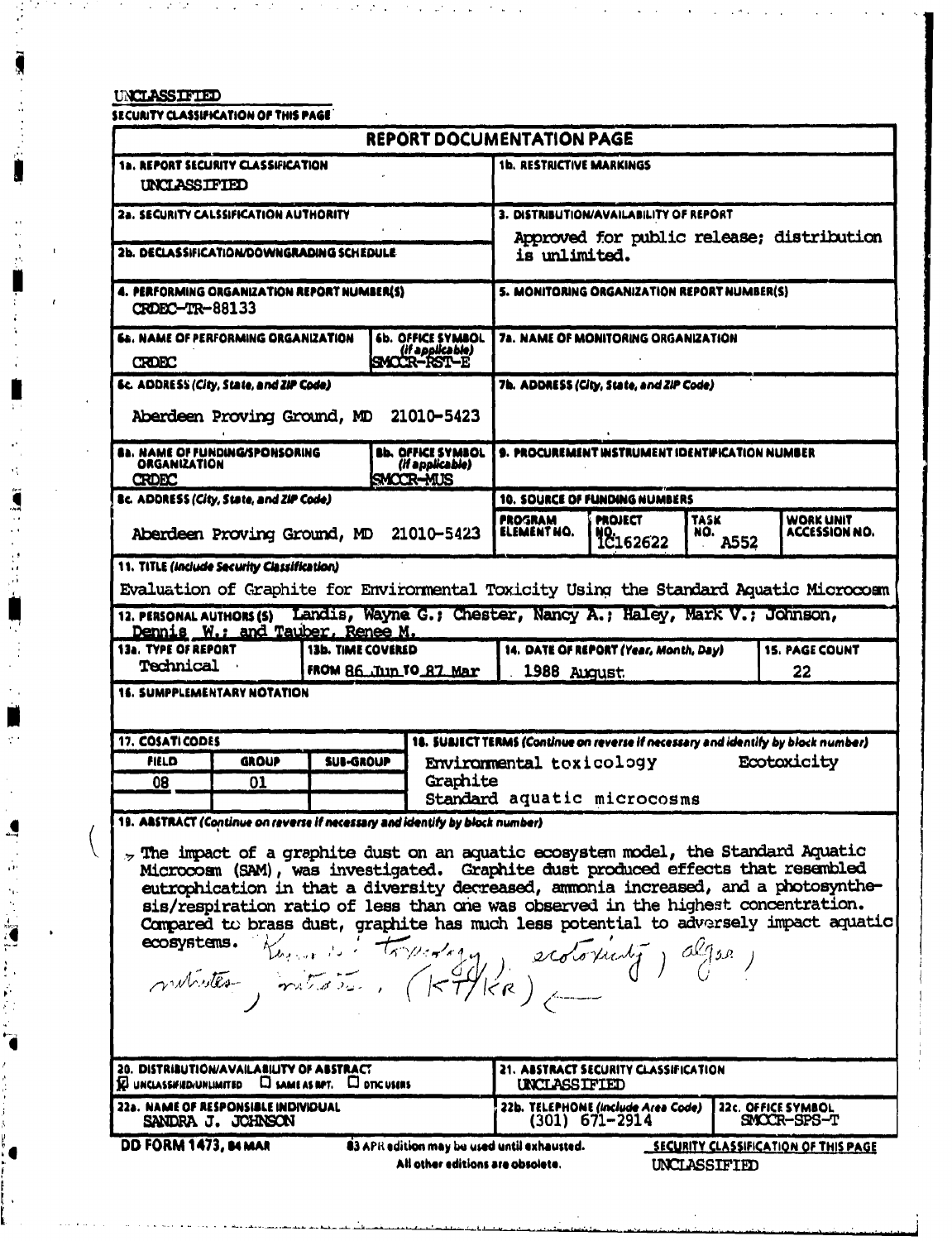## UNCLASSIFIED

 $\ddot{\phantom{a}}$ 

4

 $\overline{\phantom{a}}$  $\overline{\mathbf{I}}$ 

 $\begin{bmatrix} 1 \\ -1 \\ 1 \end{bmatrix}$ 

I

 $\ddot{\ddot{\ }}$ 

机制造

计算机 计数据

۲

SECURITY CLASSIFICATION OF THIS PAGE

## UNCLASSIFIED

## **SECURITY CLASSIFICATION OF THIS PAGE**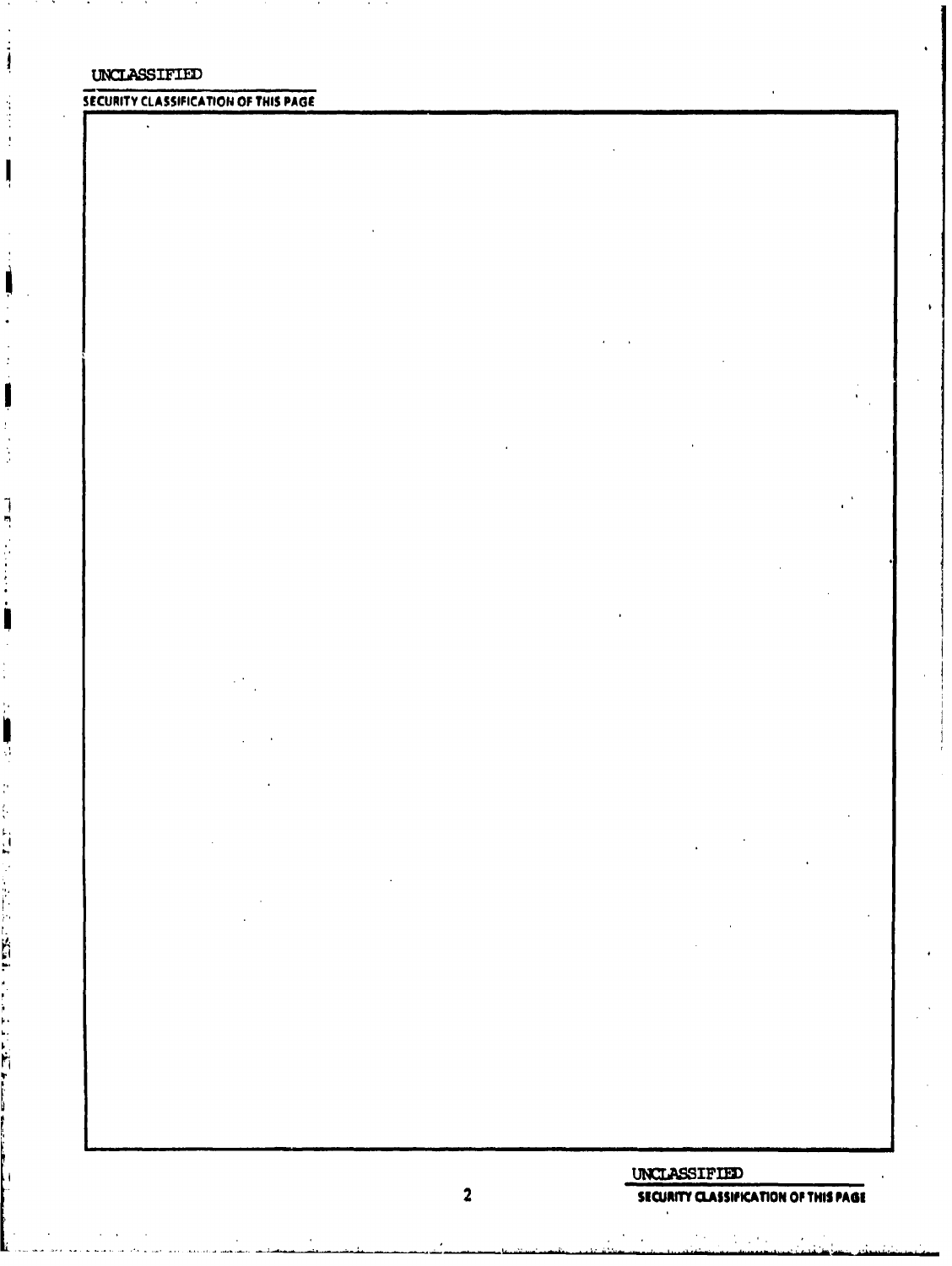#### **PREFACE**

The work described in this report was authorized under Project No. 1C162622A552, Smoke and Obscurants. This work was started in June 1986 and completed in March 1987.

The use of trade names or manufacturers' names in this report does not constitute an official endorsement of any commercial products. This report may not be cited for purposes of advertisement.

Reproduction of this document in whole or in part is prohibited except with permission of the Commander, U.S. Army Chemical Research, Development and Engineering Center, ATTN:<br>SMCCR-SPS-T, Aberdeen Proving Ground, Maryland 21010-5423. However, the Defense Technical Information Center and the National Technical Information Service are authorized to reproduce the document for U.S. Government purposes.

This document has been approved for release to the public.

**D.T.I G** COPY NSPECTED

Accession For NTIS GRAAI О DTIC TAB 0 Unannouneed n Justification  $By$ Distribution/ Availability Codes Avail and/or Special Dist

 $\overline{\mathbf{3}}$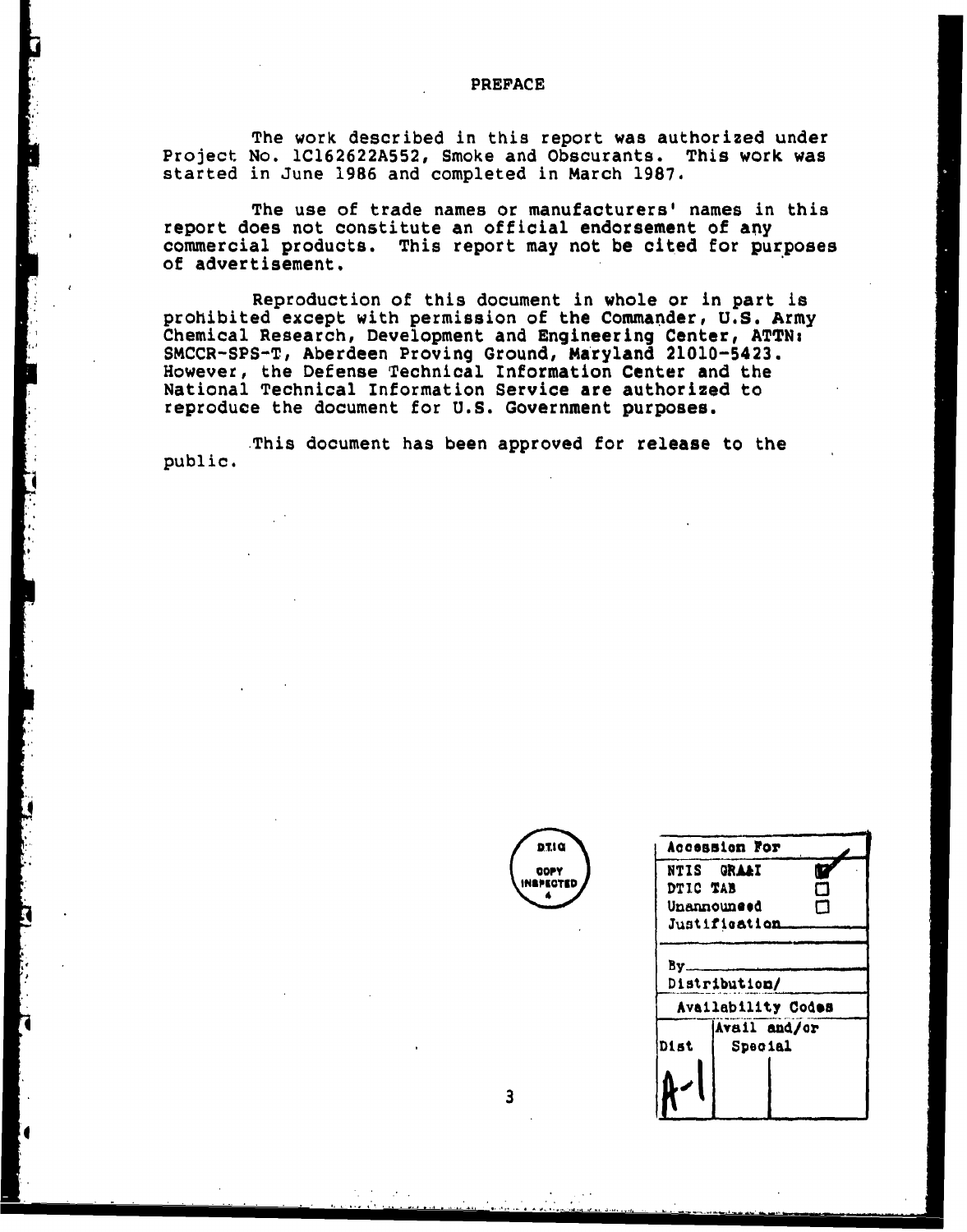Blank

 $\overline{\mathbf{4}}$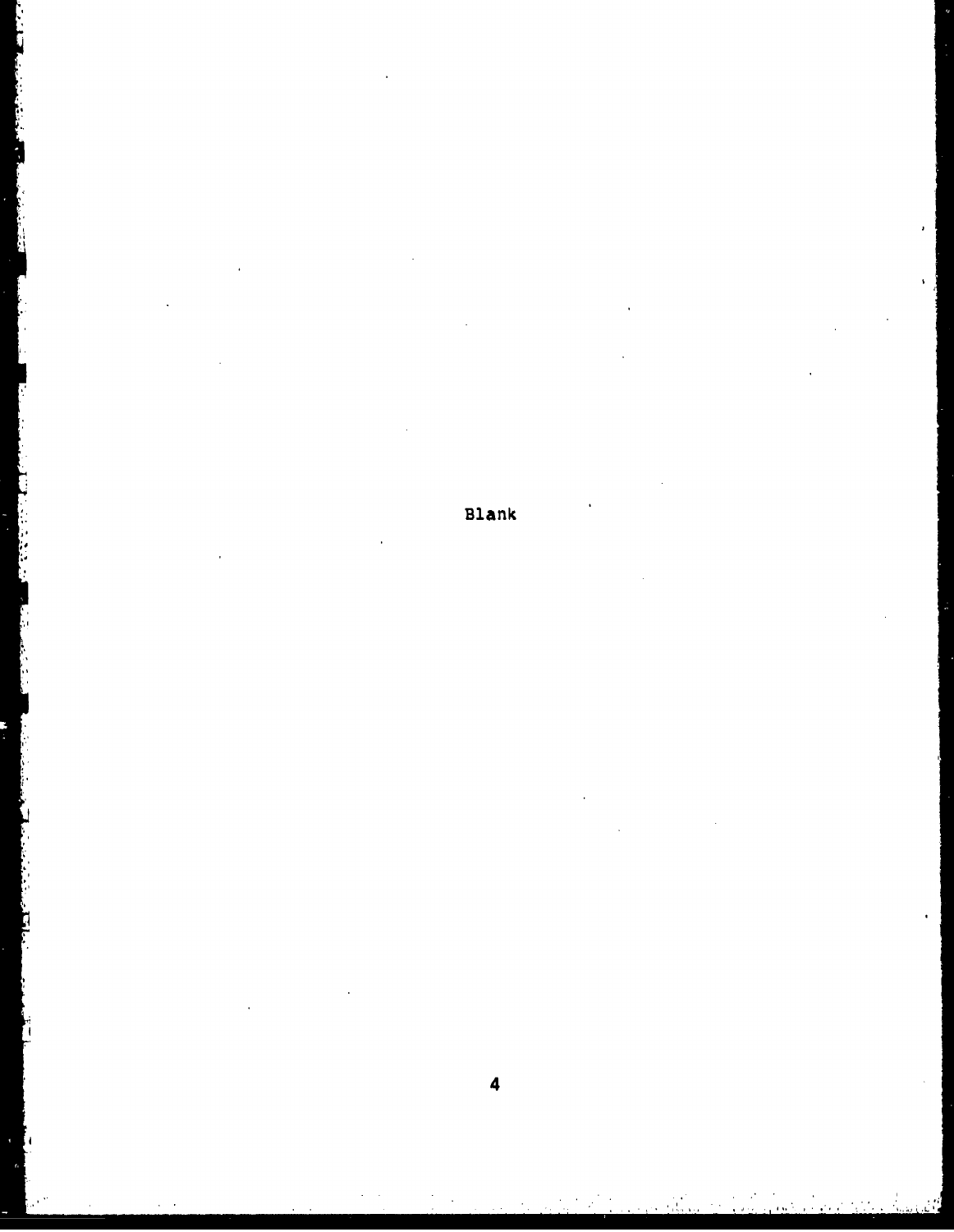# **CONTENTS**

| .,<br>- |  | ۰,<br>۰. |
|---------|--|----------|

|                                | INTRODUCTION                                                                                                                                                                     |                            |
|--------------------------------|----------------------------------------------------------------------------------------------------------------------------------------------------------------------------------|----------------------------|
| 2.<br>2.1<br>2.2<br>2.3<br>2.4 | METHODS AND MATERIALS<br>Toxicant<br>SAM Protocol<br>Data Analysis                                                                                                               | 8<br>8<br>8<br>8<br>10     |
| з.<br>3.1<br>3.2<br>3.3<br>3.4 | Interspecific Interactions<br>Species Diversity (a) and a series and a series of the series of the series of the series of the series of the<br>Photosynthesis/Respiration Ratio | 10<br>10<br>10<br>13<br>13 |
| 4.                             | <b>DISCUSSION</b>                                                                                                                                                                | . <i>.</i><br>13           |
| 5.                             | CONCLUSIONS                                                                                                                                                                      | .<br>20                    |
|                                | LITERATURE CITED                                                                                                                                                                 | 21                         |

# LIST OF FIGURES

Figure

Г

 $\mathbf{I}$ 

ţ.

Page

|                | Timeline for the Standard Aquatic Microcosm        |  |  |  |  |  |  |  |  |  |  |     |
|----------------|----------------------------------------------------|--|--|--|--|--|--|--|--|--|--|-----|
|                |                                                    |  |  |  |  |  |  |  |  |  |  |     |
| $\overline{2}$ | Comparison of Algal and Daphnid Growth Patterns 11 |  |  |  |  |  |  |  |  |  |  |     |
| 3              | Species Diversity                                  |  |  |  |  |  |  |  |  |  |  | 12  |
| 4              | Phosphate Metabolism                               |  |  |  |  |  |  |  |  |  |  | 14  |
|                |                                                    |  |  |  |  |  |  |  |  |  |  | 15  |
| -6             |                                                    |  |  |  |  |  |  |  |  |  |  | -16 |
|                |                                                    |  |  |  |  |  |  |  |  |  |  |     |
|                | Photosynthesis/Respiration Ratio (P/R) 18          |  |  |  |  |  |  |  |  |  |  |     |

 $\overline{\mathbf{5}}$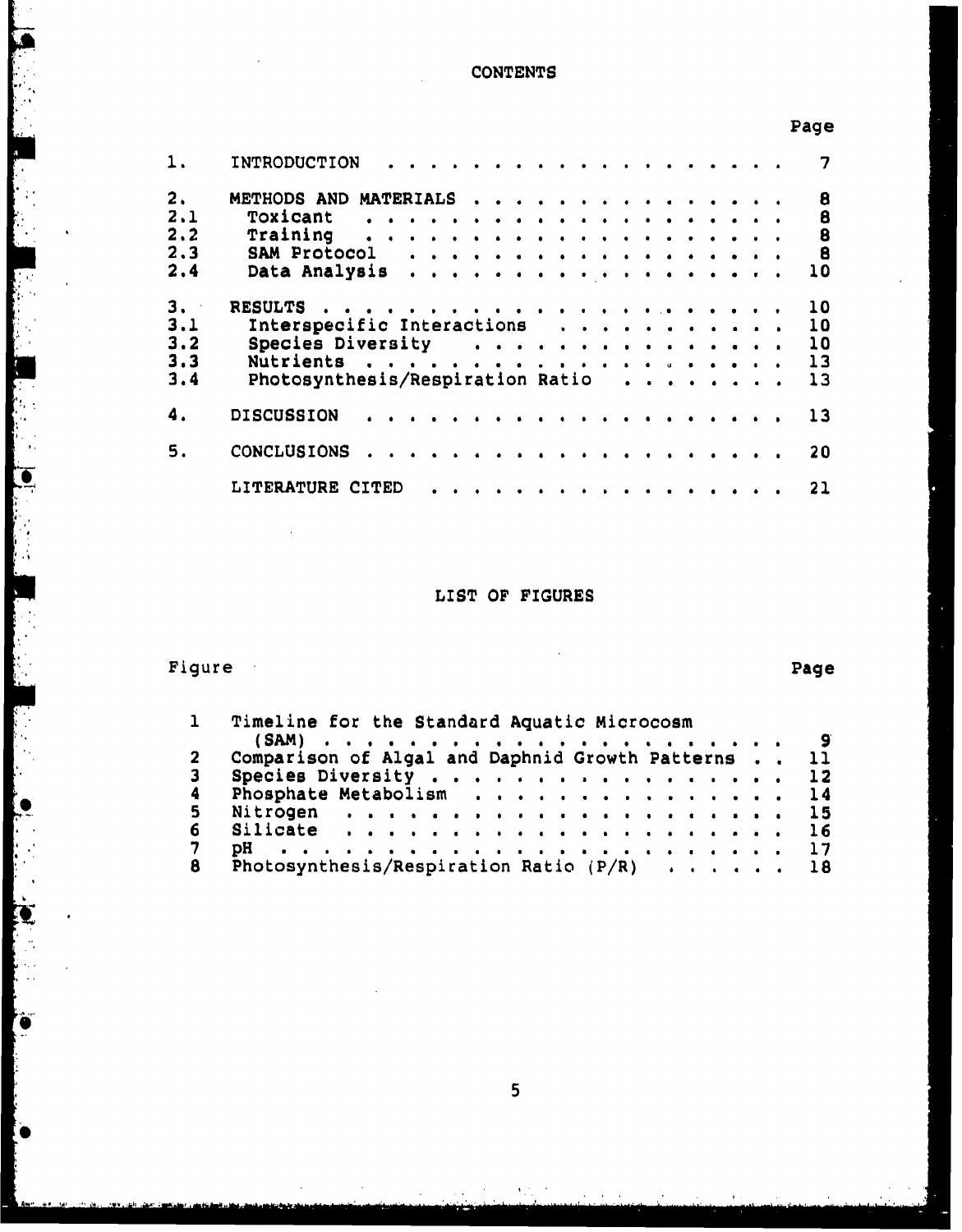Blank

€

۱j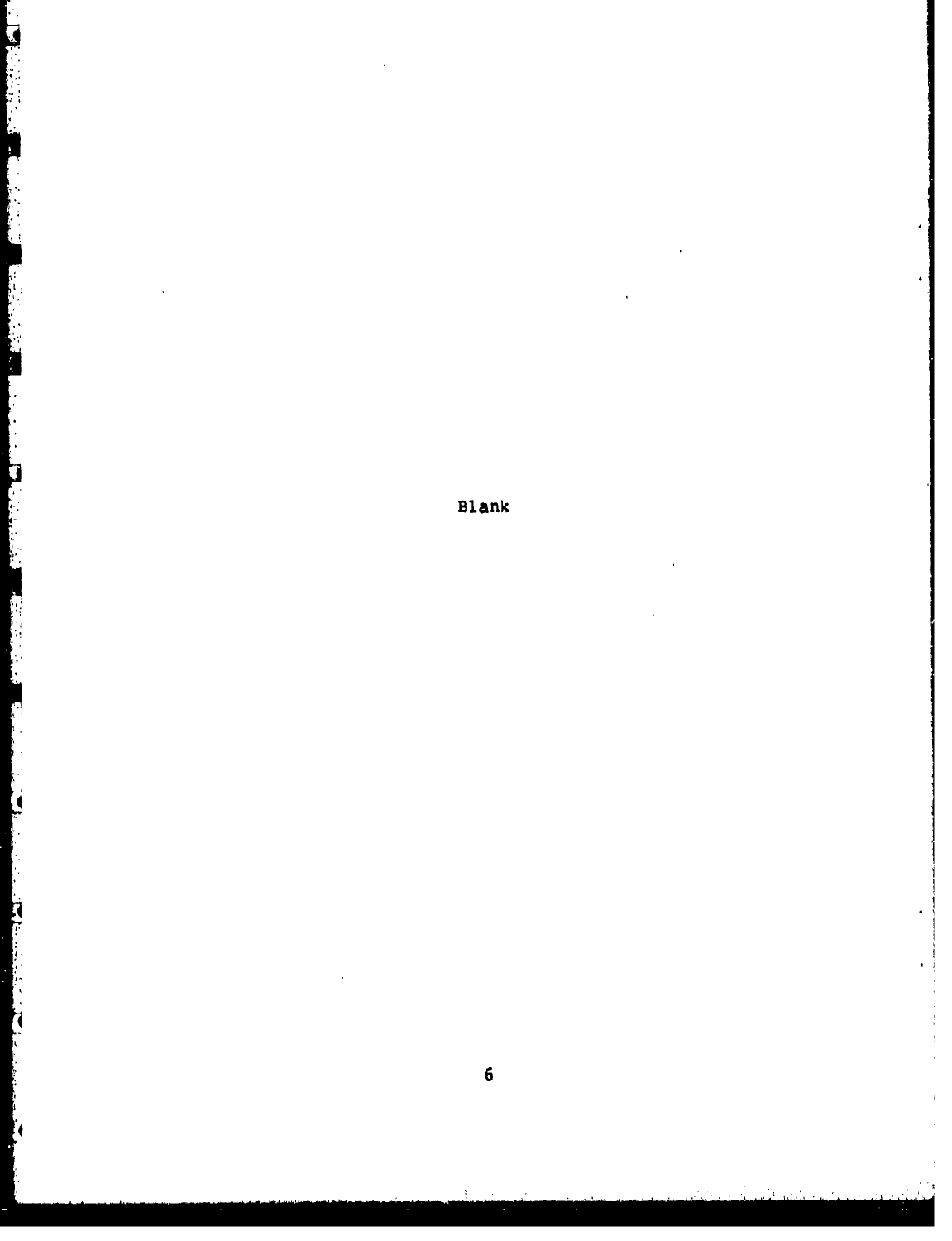### EVALUATION OF GRAPHITE FOR ENVIRONMENTAL TOXICITY USING THE STANDARD AQUATIC MICROCOSM

#### **1.** INTRODUCTION

Over the last several years, a variety of single species assays have been developed using vertebrates, invertebrates, algae, and microorganisms that are useful in determining the effects of xenobiotics on individual species. Although these assays have proven to be very useful in protecting a variety of species, no information is available about the impacts of toxicants or many aspects of the dynamics and metabolism of an ecosystem. The goal of a multispecies assay is to mimic a natural ecosystem.

In a properly designed system, interspecific inter-<br>actions both within and between trophic levels can be analyzed. Parameters of ecosystem metabolism (e.g., nutrient uptake, production, and respiration) can be important clues to the longterm impact of a material and should be included in the protocol. In addition, a multispecies assay should be able to provide data on the transformation and fate of the material in natural ecosystems.

Other criteria were also incorporated in the evaluation process and are similar to the criteria of Hammons.1 Generality was an important criteria because a generic freshwater assay was<br>desired. The behavior of the assay had to be well documented The behavior of the assay had to be well documented under the impacts of at least one well understood toxicant. Rejection standards or at least some first approximations of rejection standards had to exist so that a poor assay could be identified. Replicability within an experiment had to have been demonstrated. A standardized protocol that was sufficiently detailed for preparing of a standard operating procedure (SOP)<br>had to exist. Finally, for long-term ecosystem level effects, a multispecies assay had to be highly repeatable regardless of the time of year, laboratory, or geographical location.

Using the above criteria as a guide, we selected the Standard Aquatic Microcosm (SAM) developed by Dr. Taub (University of Washington, Seattle, WA) as an ecosystem level<br>assay. The SAM-protocol has undergone an extensive and lengthy assay. The SAM-protocol has undergone an extensive and length<br>period of research and development.<sup>2,3,4,5,6</sup> During the last 3 years, we participated in the Food and Drug Administration (FDA) supported round-robin evaluation of the method using copper sulfate as the toxicant.

In the round robin testing, the SAM was a reliable and repeatable assay. 7 A minor change in the protocol was made in the sterilization procedure to reduce the breakage of the test vessels during the course of the experiment. Several minor changes were made in counting the organisms that had no effect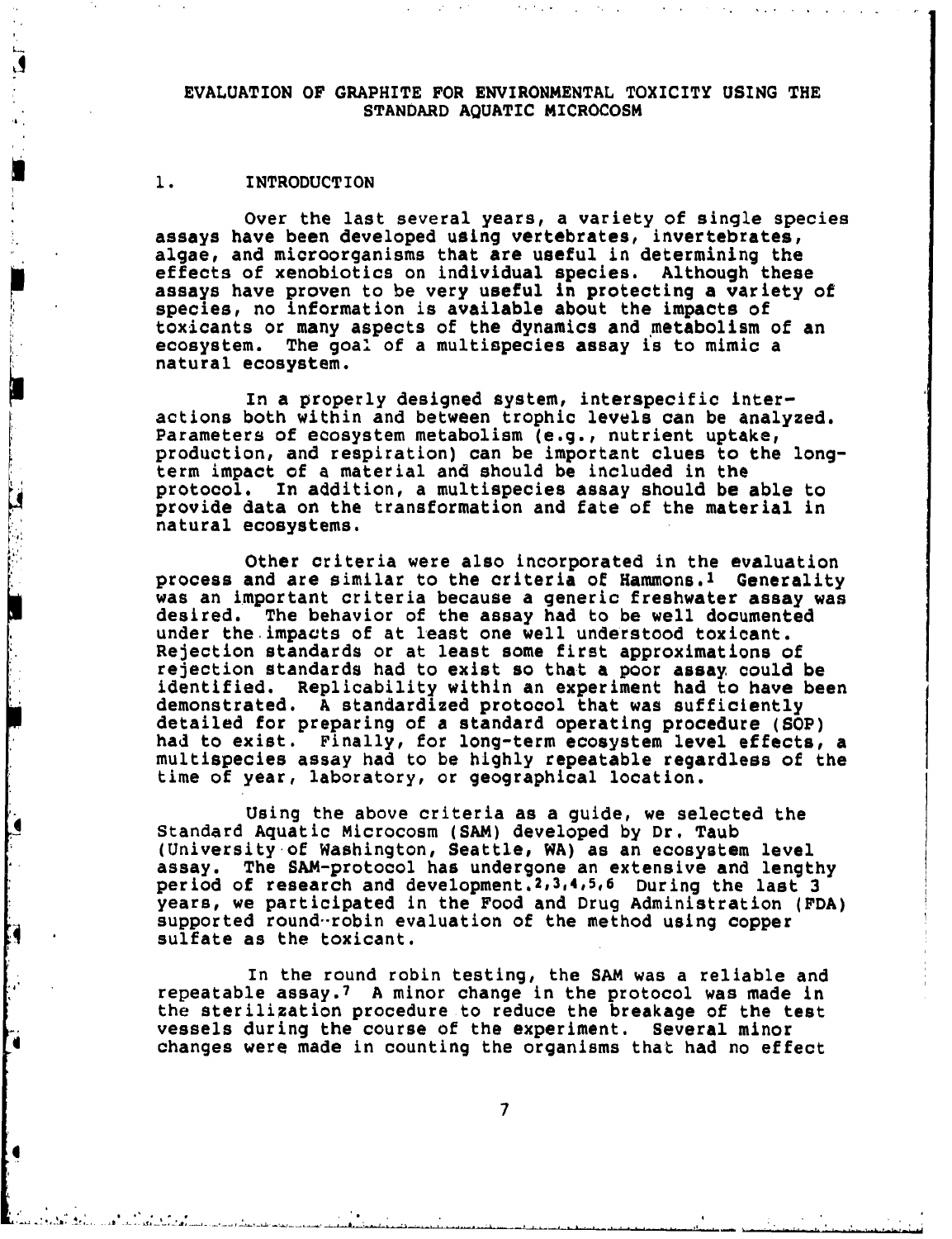on the repeatability (determined by the round-robin) of the assays. The amphipod stocks were also difficult to synchronize with the beginning of the SAM.

The impact of the graphite was more typical of eutrophication than acute toxicity. Nutrient metabolism was altered as well as the photosynthesis to respiration ratio. Compared to the other material assayed in the SAM, brass graphite is much less of an environmental risk in regard to aquatic toxicity and long-term effects.

#### 2. METHODS AND MATERIALS

## 2.1 Toxicant.

Graphite Micro-260, a very fine dust, was supplied by the Asbury Graphite Mills, Incorporated (Asbury, NJ). Trace amounts of iron were detected using proton induced X-ray emission (PIXE) analysis.

### 2.2 Training.

During a 3 day workshop, three members of the Environmental Testing Group (ETG) received training on the SAM protocol in the laboratory of Dr. Taub (University of Washington). Subsequently, new employees were trained in-house. Dr. Taub's laboratory staff, especially Dr. Andrew Kindig, were unrelenting in supporting this research program.

#### 2.3 SAM Protocol.

The 64-day SAM protocol has been described previously, 8<br>timing of events is presented in Figure 1. The and the timing of events is presented in Figure 1. microcosms were prepared by introducting **10** algal, 4 invertebrate, and 1 bacterial species into 3.0 L of sterile defined<br>medium. Test containers were 4.0-L glass jars. An autoclave Test containers were 4.0-L glass jars. An autoclaved sediment consisting of 200 g of silica sand and 0.5 g of ground chiten was autoclaved originally in the jar, but experience<br>demonstrated that the resultant culture jars were very fragile, making the loss of replicate very likely. Two different processes were tried, and both were effective in reducing the fragility of the vessels. First, the autoclaved sediment consisting of silica sand and ground chiten was added after the separate medium and vessel sterilizations. Separate sterilizations improved the durability of the glass jars and did not add to the contamination of the microcosms. Another modification of the process was to follow the SOP but to immerse the culture vessel in a water bath to a point above the sand and chiten level during sterilization.

Numbers of organisms, dissolved oxygen (DO), and pH were determined twice weekly. Nutrients (nitrate, nitrite, ammonia, and phosphate) were sampled and measured twice weekly for the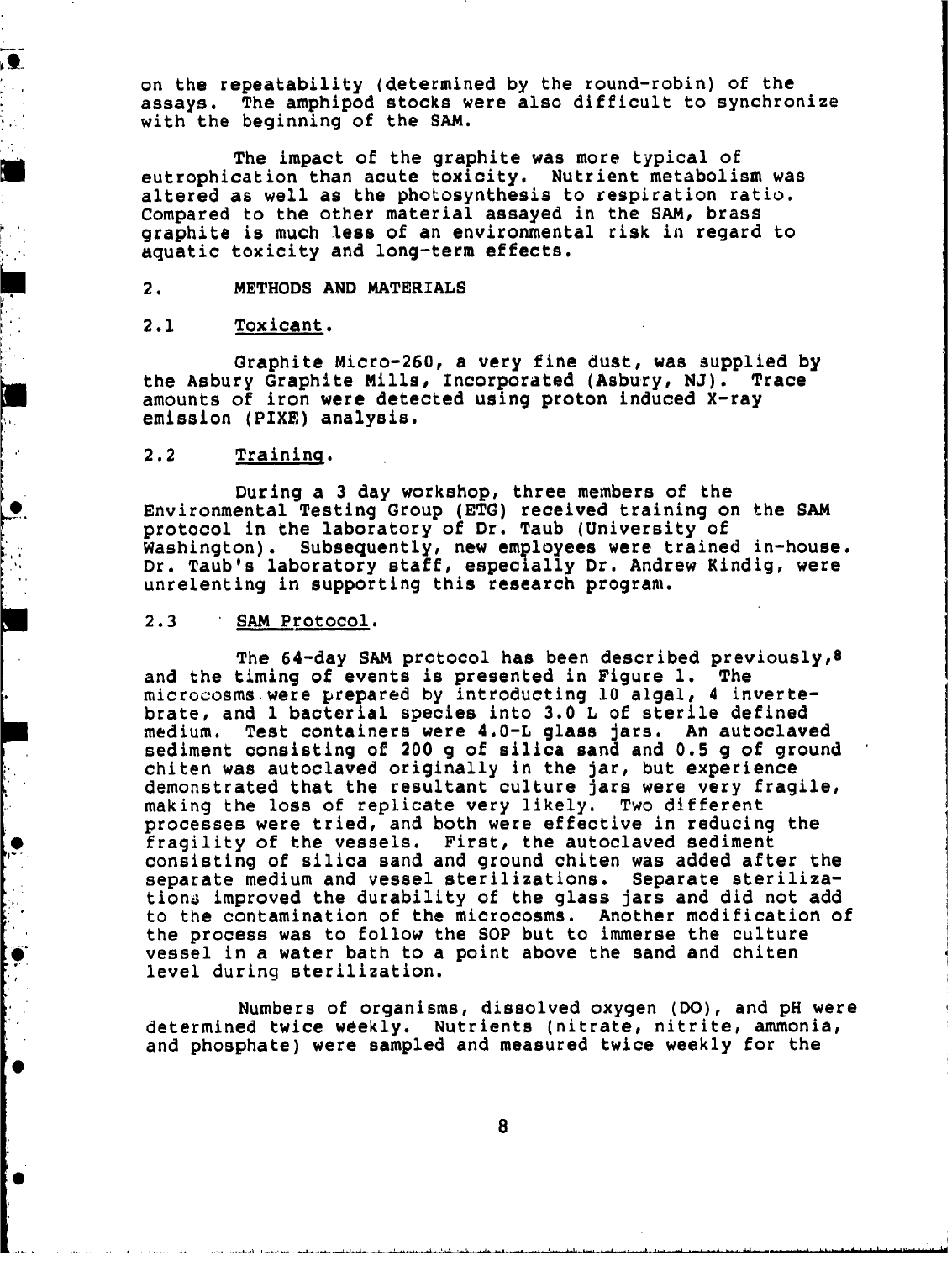

 $\mathcal{D}$ 

 $\mathbf{r}$ 

 $\overline{\mathcal{C}}$ 

Ÿ, 

ا<br>با

ķ.  $\left| \cdot \right|$ 

**HE** 

i<br>F

И



 $\sim$   $\alpha$ 

9

 $\mathcal{A}$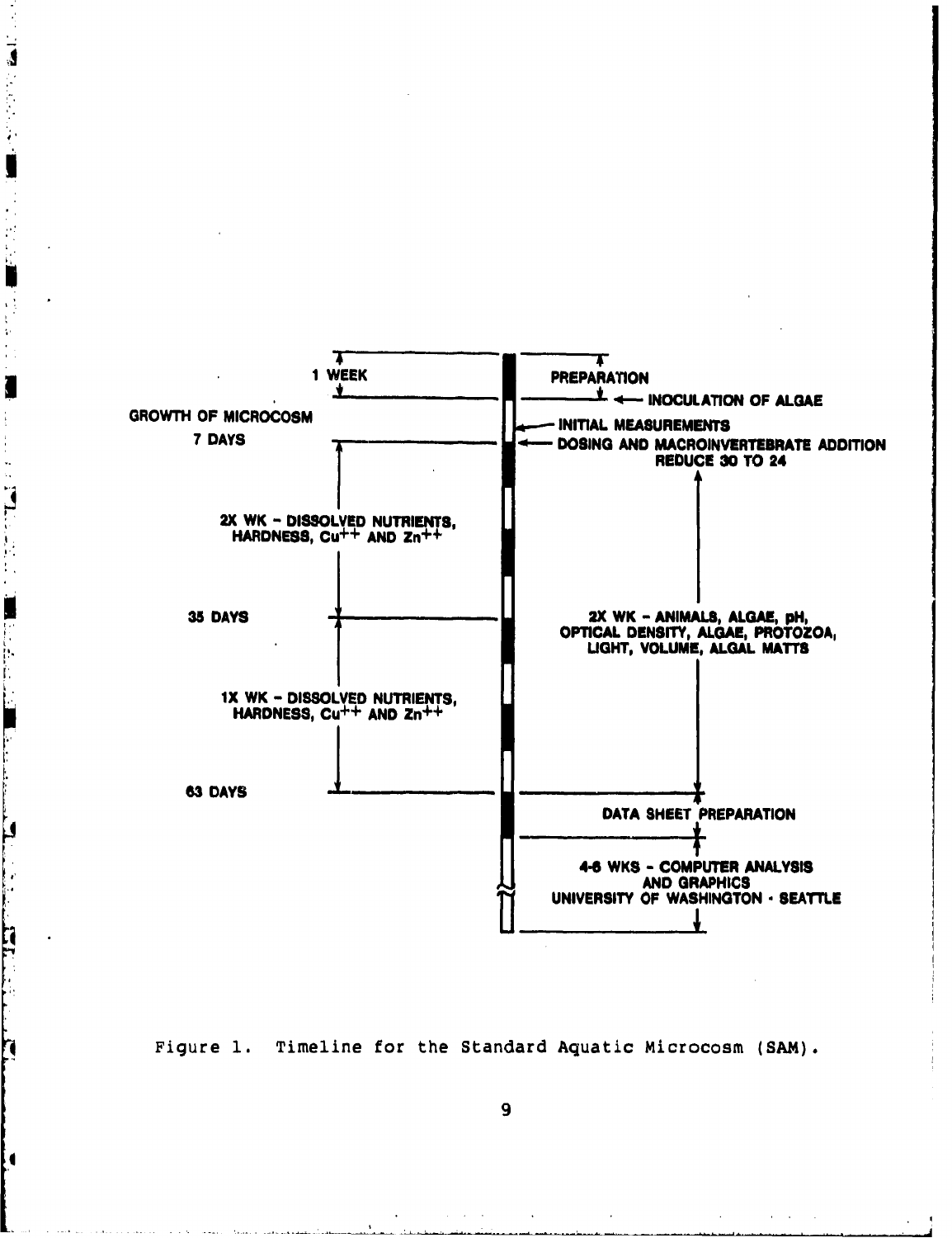first 4 weeks and only once weekly thereafter. Room temperature was 20 ± 2 **OC.** Illumination was 79.2 pEM-2sec-1 PhAR with a Lange of 78.6 to 80.4 and a 16/8 day/night cycle.

A stock suspension of the graphite dust was prepared for distribution to sample vessels. The material was weighed on a Cahn-28 electrobalance and dispensed into disposable polycarbonate tubes to which diluent was added to make a l-mg/mL suspension. The sealed tube was placed in an ultrasonic water bath and manipulated until all the particles were as uniformly bath and manipulated until all the particles were as uniformly suspended as possible. The exposure concentrations were set so that a no effect and an effect level could be expected as estimated by Daphnia magna 48-hr **EC50** and algal 96-hr growth assay results. Graphite was added to make concentrations of 0.01-, 1.00-, and 10.0-mg/L.

## 2.4 Data Analysis.

All data were recorded onto standard computer entry forms and checked for accuracy. The forms were then sent to the University of Washington for analysis. Parameters calculated included the concentrations of each of the species. DO, DO gain<br>and loss, nutrient concentrations, net photosynthesis/respiration ratio (P/R), pH, algal species diversity, daphnid<br>fecundity, algal biovolume, and biovolume of available algae.<br>The statistical significance of each of these parameters<br>compared to the controls was also computed for e

#### 3. RESULTS

#### 3.1 Interspecific Interactions.

In the graphite-SAM, the algal biomass (Figure 2a) remained remarkably consistent except for days 56 and 60. On these days, the medium dosage group showed an immense peak that appeared to some extent in each of the replicates at that concentration. The bloom was due to a sharp increase in Nitzschia kutsiQiana and to a lesser extent Ankistrodesmus falcatus. Similarly, the daphnid populations tracked the control values rather well (Figure 2b). A clear dose response was not apparent.

#### 3.2 Species Diversity.

Algal species diversity (Shannon-Weaver) demonstrated the variability of this measure of community structure (Figure 3). The highest concentration of graphite consistently exhibited the lowest species diversity after day 15 of the experiment. In general, the other dosage groups tracked well, especially the control and medium dosage groups.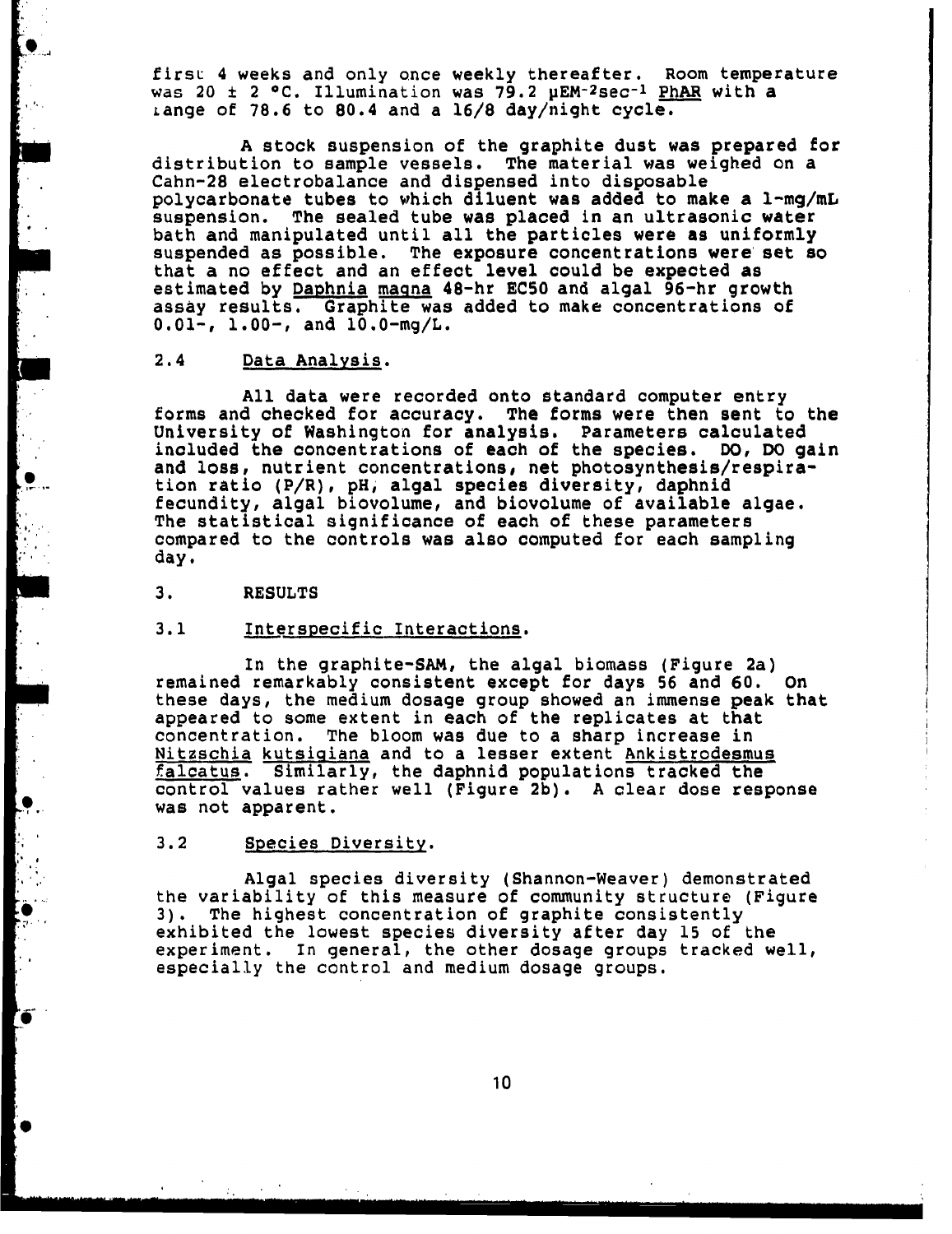





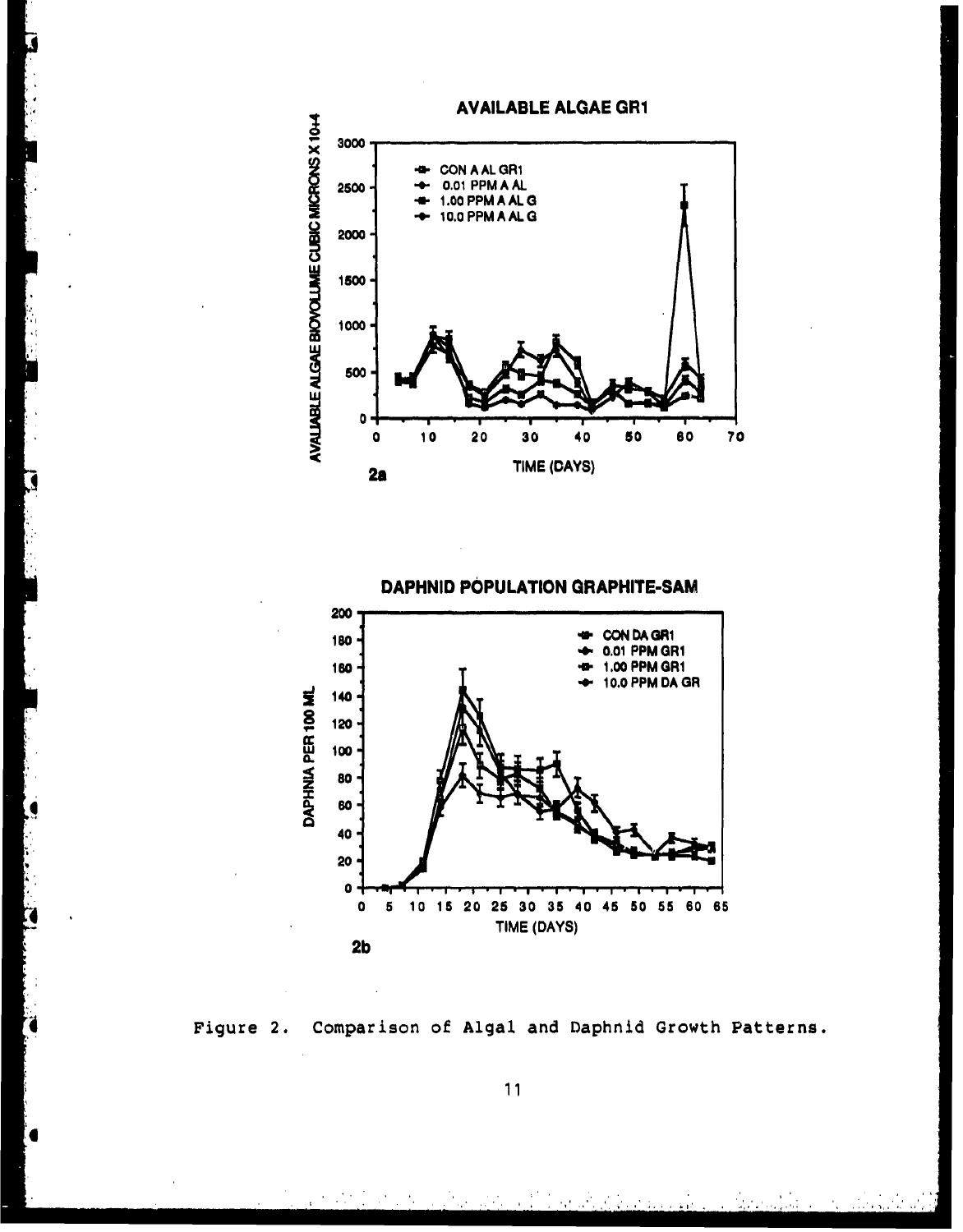

**DIVERSITY GRAPHITE-SAM** 

TIME(DAYS)

Figure 3. Species Diversity.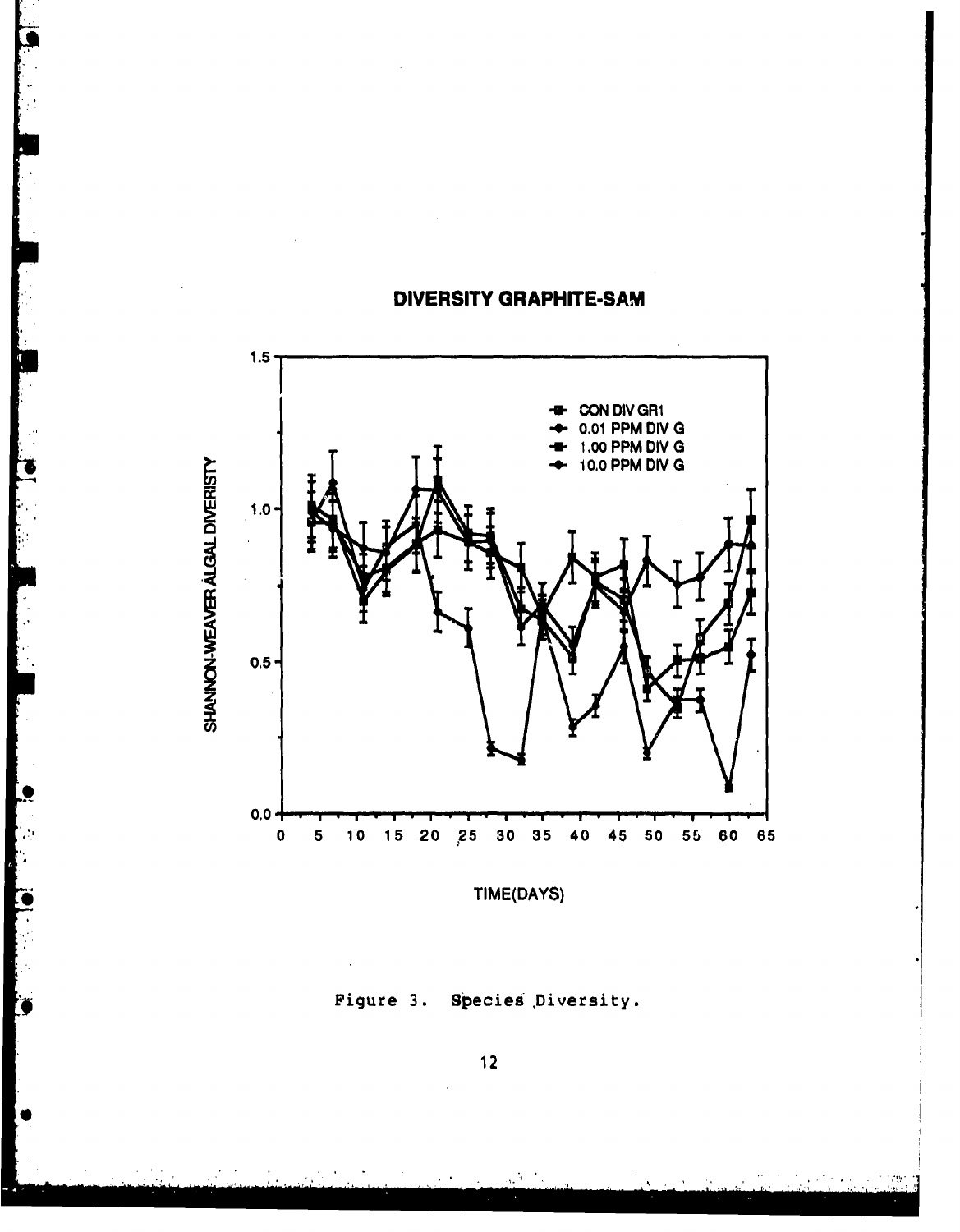3.3 Nutrients.

Several of the nutrients, unlike the organisms, demonstrated a dose response relationship to the graphite. Phosphate deviated significantly from the control values (Figure 4). In the graphite-SAM phosphate concentration, the highest graphite concentration tracked the control and the two lower dosage groups until 3 weeks into the experiment. At that time, the phosphate steadily increased in the high dosage group. Nitrogen metabolism also demonstrated alterations in ecosystem metabolism (Figure 5). Nitrite at all dosages of graphite followed the same pattern (Figure 5a). At the highest concentration, the nitrite was slightly below the control values, while the two lower concentrations had nitrite levels<br>slightly above the control. Nitrate (Figure 5b) is interesting because of the sharp fluctuations in the nitrate concentration with the two higher concentrations of graphite. The continuous increase in ammonia is most dramatic (Figure 5c). In the increase in ammonia is most dramatic (Figure 5c). highest graphite concentration (10.0 ppm), the concentration of ammonia increased and continued to increase even at the end of the experiment. Generally, the two lower concentrations followed the pattern of the control. In the two highest concentrations, silicate remained at a level higher than the control after day 30 (Figure 6). Lastly, pH reflects many of these changes, especially in ammonia. After day 45, the pH of the microcosms at the highest concentration deviated markedly the mail other groups, no doubt in part, reflecting the increase in basic ammonia ions (Figure  $7)$ .

#### 3.4 Photosynthesis/Respiration Ratio.

The photosynthesis/respiration ratio fluctuated and often ranged to below one in the highest concentration of the graphite-SAM (Figure 8). In the 10-ppm graphite-SAM, the P/R ratio stayed below one for the first 46 days of the experiment. Large deviations above one were also exhibited by the other dosage groups although the large deviation on day 33 in the 0.01-m§/L group may have been spurious.

#### 4. DISCUSSION

The SAM is capable of exhibiting a variety of effects due to the application of the toxicant. The graphite-SAM<br>illustrated the effects of a material that has the potential of causing eutrophication. Species diversity in the highest concentration was lower than in the controls. Ammonia was elevated. The P/R ratio indicated that a great deal of respira- tion was occurring, less than the rate of photosynthesis. Many of the classical symptoms of eutrophication in full scale<br>ecosystems were mimicked by this small scale system. Although it is difficult to imagine a pathway to incorporate inorganic carbon, the trace amounts of iron may have supplied a trace element that would induce the effects seen in the highest concentration.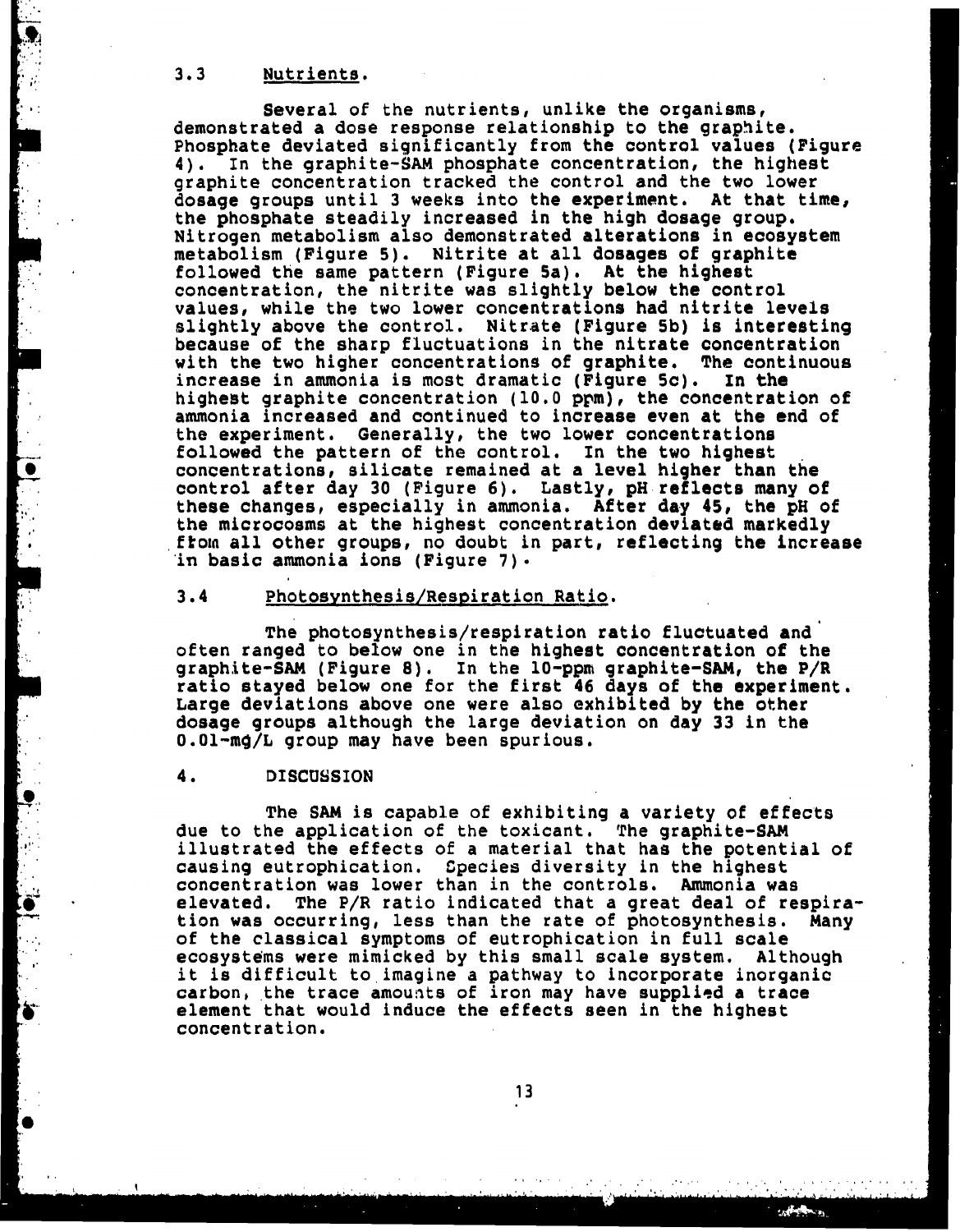

# PHOSPHATE GRAPHITE **SAM**

Figure 4. Phosphate Metabolism.

14

医学法疗疗病 广始谋

., T. - .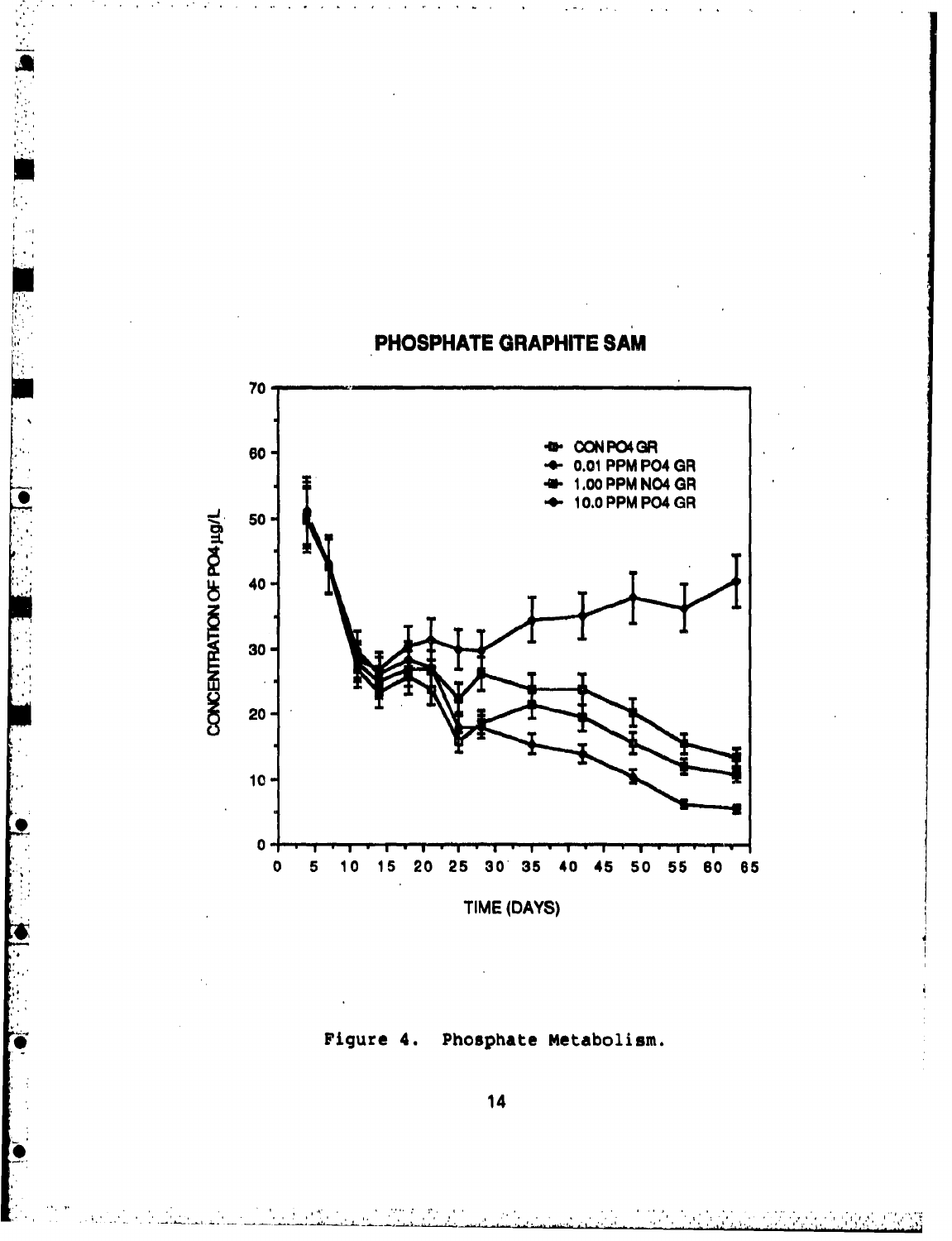

**The Contract of the Contract of the Contract of the Contract of the Contract of the Contract of the Contract of the Contract of the Contract of The Contract of The Contract of The Contract of The Contract of The Contract** 

Figure 5. Nitrogen. In the highest concentration, 10.0 ppm, the concentration of ammonia continued to increase even to the end of the experiment.

 $\mathbf{A}$ 

**ARACTES WARRANTS OF BULL** 

 $\sim 3.82\pm 0.02$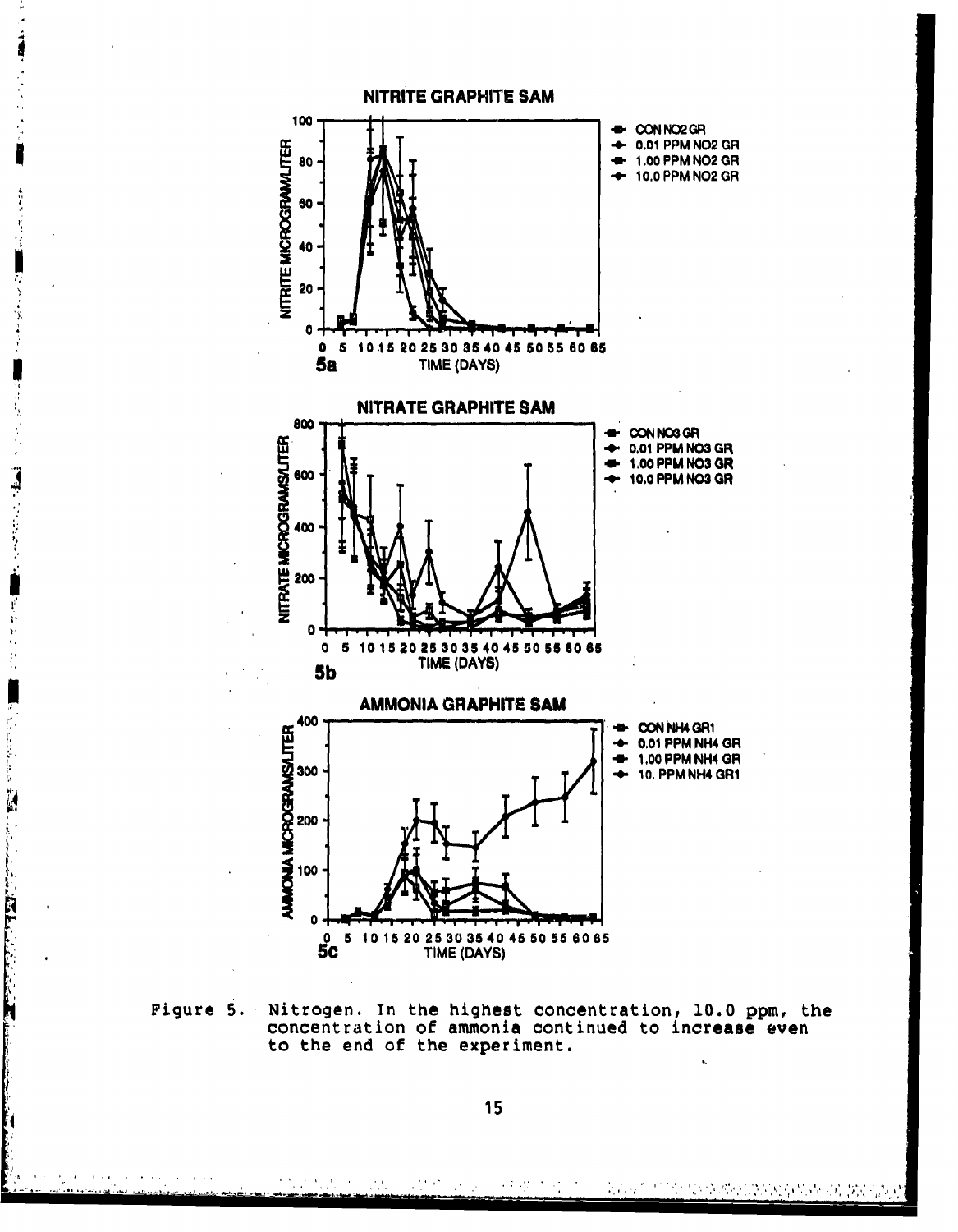

TIME (DAYS)

Silicate. In the two highest concentrations,<br>silicate remained at a level higher than the<br>control after day 30. Figure 6.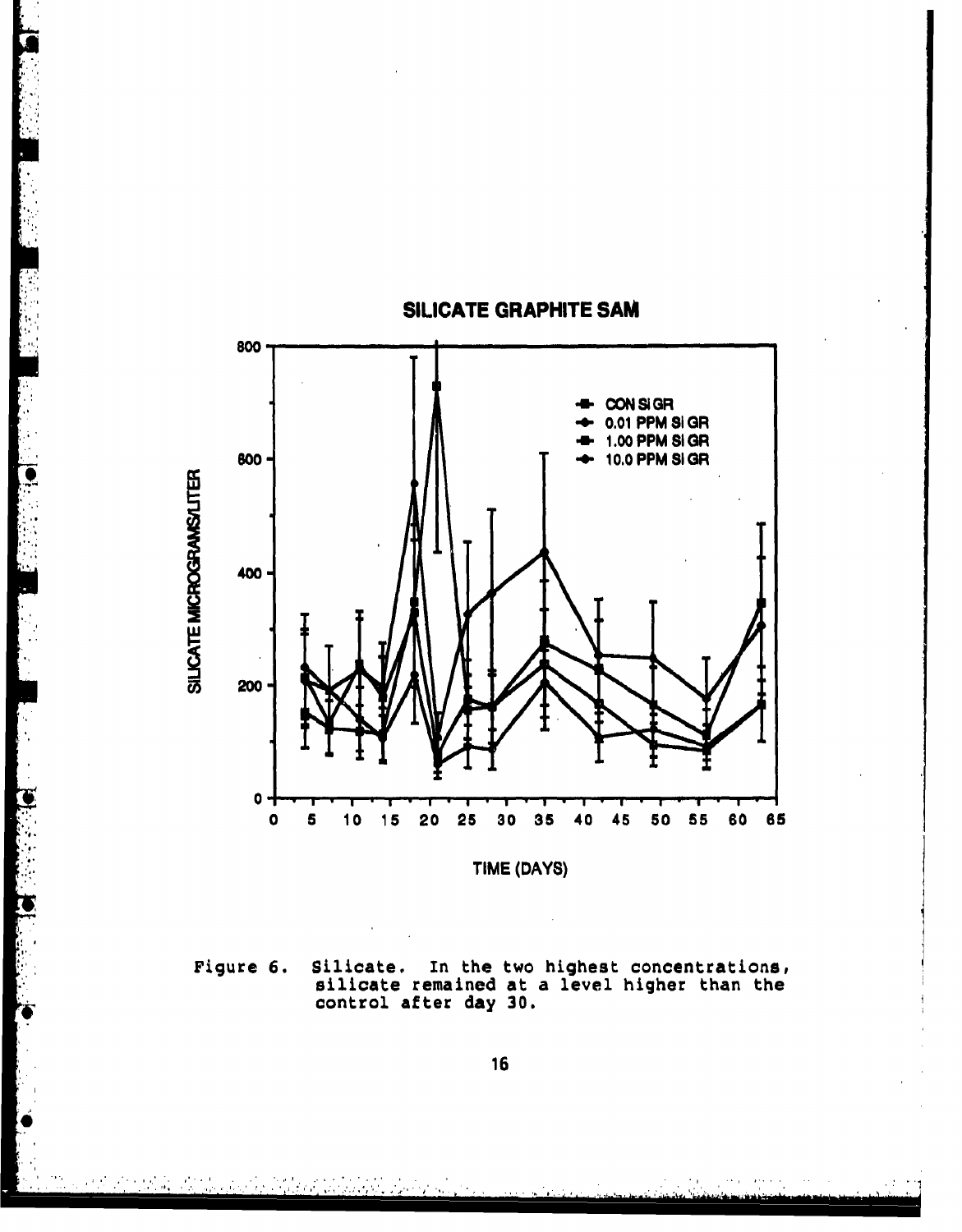**pH** GRAPHITE **SAM**



TIME (DAYS)

Figure 7. pH. After day 45 the pH of the microcosm at the phis inter day 45 the ph of the microcosm at the<br>highest concentration deviated markedly from all nighest concentration deviated markedly from a<br>other groups, no doubt in part, reflecting the increase in basic ammonia ions.

17

de California e compositore a la proven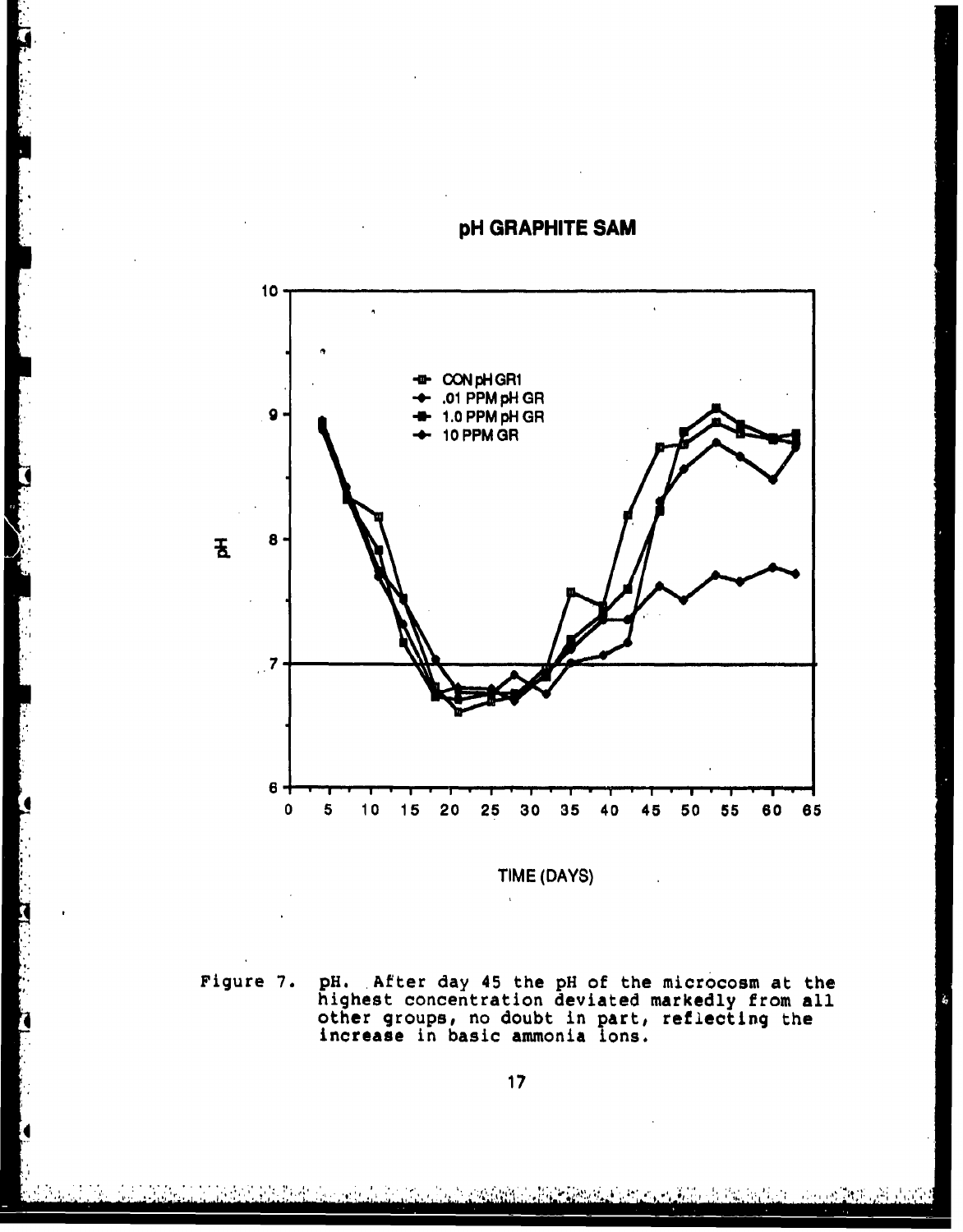

TIME(DAYS)



 $\frac{1}{\alpha}$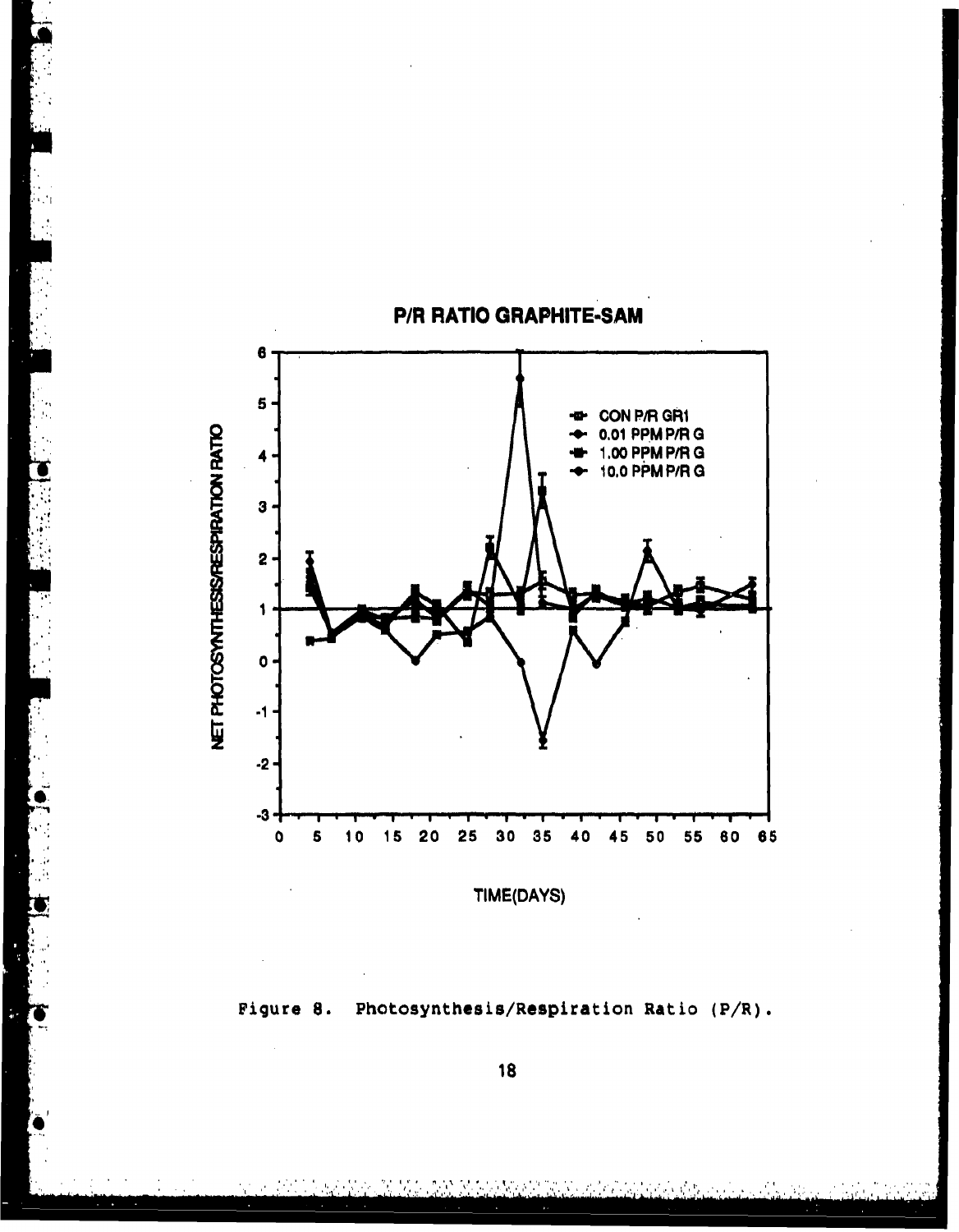In evaluating toxic effects, individual criteria such as species diversity, biomass, P/R ratio, and nutrient cycling cannot be used individually to identify an impact. For example, as traditional theory has it, ecosystems that are undergoing stress are forced back to earlier successional stages and therefore species diversity drops. In the graphite-SAM, the diversity of the algae was consistently lower only in the highest concentration **(10** mg/L). Two explanations come to mind. First, the SAM protocol is examining the system during its early development and maturation. In a developing ecosystem, species diversity is normally lower irrespective of any contaminant. In addition, excess nutrients allow the organisms to compensate for toxicant-induced inefficiencies. Kindig et a]. has previously shown that mature microcosms without excess nutrients, are more susceptible to environmental stress.<sup>9</sup> The use of developing microcosms is justified, however, in that many aquatic systems undergo seasonal development with a succession of biota depending on temperature, light, and colonization. Secondly, the idea that a toxic or eutrophic effect automatically manifests itself in a decrease in diversity is an erroneous assumption. Landis, using derivations of the resource competition models of Tilman, has demonstrated in the two species case that a xenobiotic or nutrient can increase species diversity.10,11 The brass-SAM illustrated the insensitivity of diversity as an indicator of stress or alteration in ecosystem metabolism. 12 However, the combination of the alteration in nutrient metabolism and diversity indicate an effect upon the ecosystem at the highest concentration.

The importance of understanding interactions among populations is crucial in estimating the long-term impact of introducing a xenobiotic. A toxicant can impact many levels of an ecosystem from the replication of the DNA to the interactions of the communities trophic levels. The most severe shortcoming of a single species assay is that, other than toxicity or fate directed by the species under examination, all other levels of community interaction are bypassed. These interactions not only include the classical predator-prey and competition, but the toxicant may be directly affected by the variety of extracellular materials produced by an ecosystem and progressive transformation of the material during its metabolism by various species. At our present level of understanding, we are unable to predict community interactions on the basis of acute assays only.

As useful as multispecies assays such as the SAM may be, they certainly cannot: mimic every aspect of an aquatic ecosystem. Scale effects are crucial. The SAM, because of its homogeneity of habitat and size, would be devastated by large predators such as fish. Unless the laws of physics can be altered, the turbulent mixing, boundary layer, and stratification found in many aquatic ecosystems cannot be adequately

 $\blacksquare$ 

t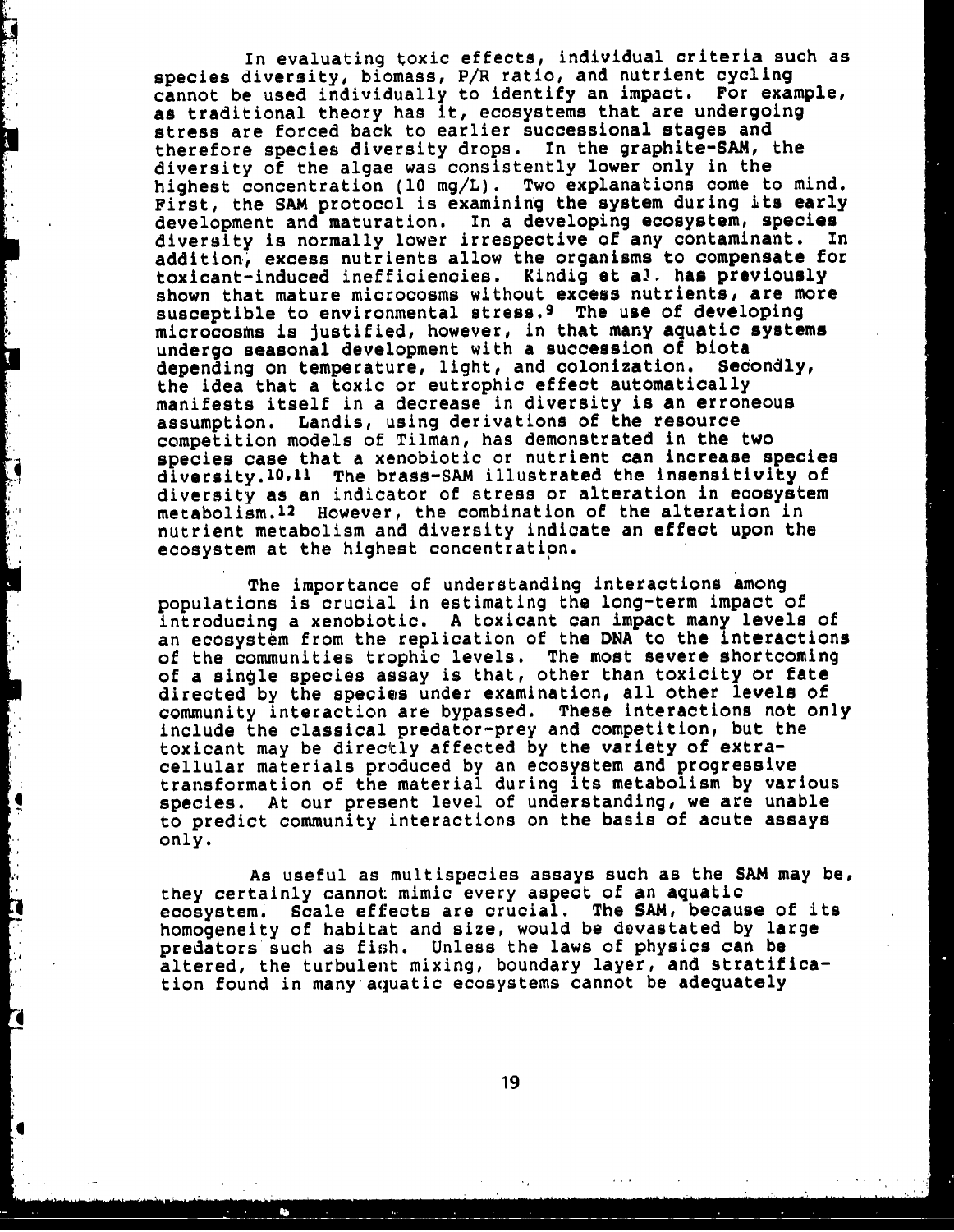simulated on the scale of a typical microcosm. Attempts to do so can be misleading.

Although there are limitations to the ability of the SAM to mimic full-scale ecosystems, significant alterations in community metabolism were noted. Signs of acute or chronic toxicity were not apparent, but the  $P/R$  ratio of generally less than one and the increase in nitrogenous waste may have had detrimental effects if the experiment had been continued. However, the graphite material assayed in the SAM was much less toxic than the similar dust comprised of brass. Overall, graphite poses much less of a threat to the environment than brass.

#### 5. **CONCLUSIONS**

\* Graphite at the concentration of **10** mg/L did - demonstrate ecosystem-level effects in species diversity and nutrient metabolism. The effects resembled eutrophication.

> $\bullet$  Acute toxicity was not apparent at the concentrations assayed.

\* Compared to brass, the graphite has much less of an impact on aquatic ecosystems.

\* The SAM is capable of mimicking eutrophication at the community level.

经制造的过去式和过去分词 医神经性神经性神经 医心包炎 医单位 医阿里克氏征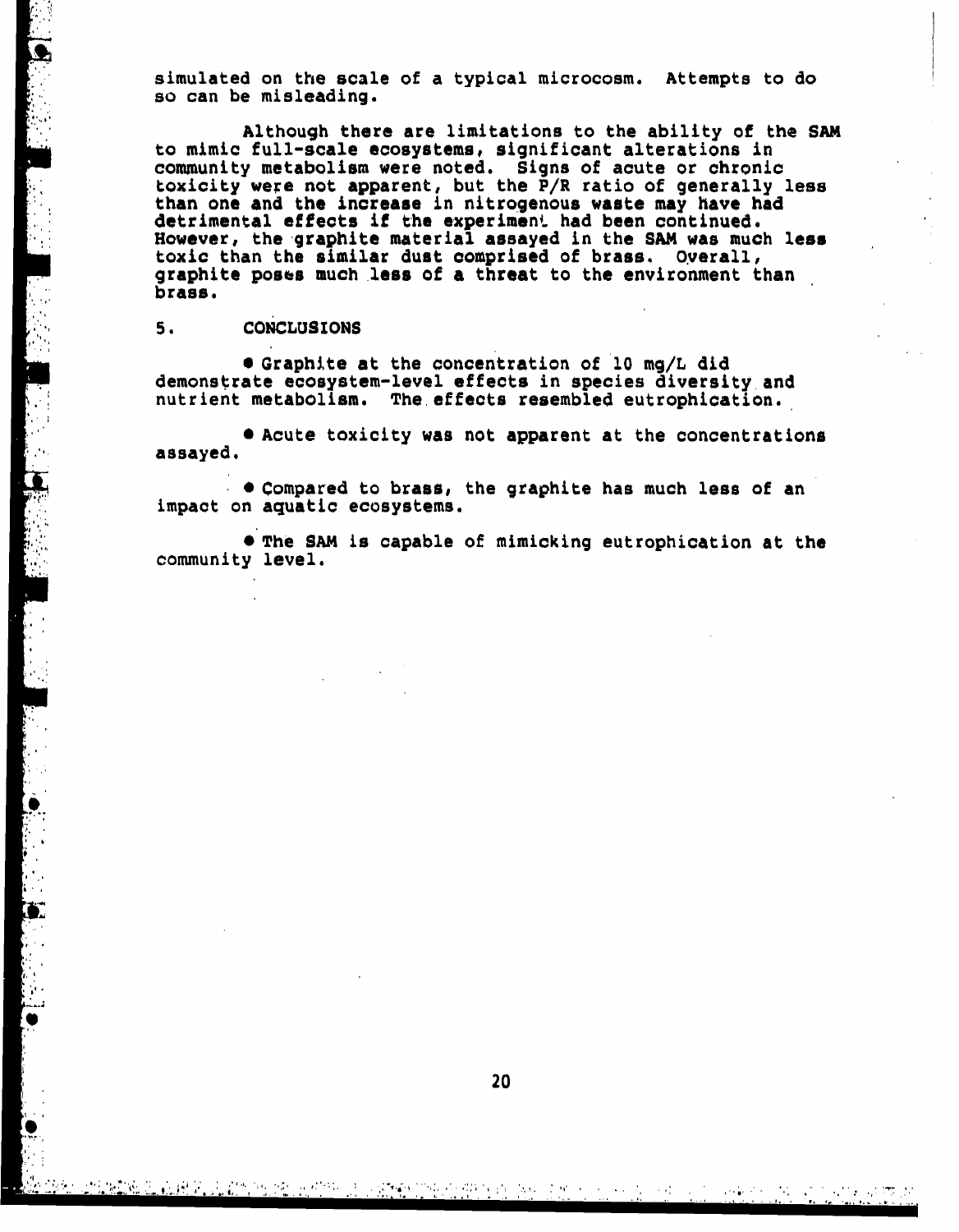**1.** Hammons, A.S., Methods for Ecological Toxicology, pp 5 and 6, Ann Arbor Science Publications, Inc., Ann Arbor, MI, 1981.

2. Taub, F.B., "Gnotobiotic Models of Freshhwater Communities," Verh Internat. Verein. Limnol. Vol. 17, pp 485- 496 (1969).

3. Taub, F.B., "Demonstration of Pollution Effects in Aquatic Microcosms," Intern J. Environmental Studies Vol. **10,** pp 23-33 (1976).

4. Taub, **F** B., and Crow, M.E., "Loss of a Critical Species in a Model (laboratory) Ecosystem," Verh. Internat. Verein. Limnol. pp 1270-1276 (1978).

5. Crow, M.E., and Taub, F.B., "Designing a Microcosm Bioassay to Detect Ecosystem Level Effects," Intern. J. Environmental Studies, pp 141-147 (1979).

6. Taub, F.B., Crow, M.E., and Hartmann, H.J., "Responses of Aquatic Microcosms to Acute Mortality," Responses of Aquatic Microcosms to Acute Mortality,<br>Microcosms in Ecological Research, J.P. Giesy, Jr., Ed. Technical Information Center, U.S. Department of Energy, Washington, DC, pp 513-535, 1980.

7. Taub, F.B., Kindig, A.C., Conquest, L.L., and Meador, J.P., "Results of the Interlaboratory Testing of the Standardized Aquatic Microcosm Protocol," Aquatic Toxicology and Hazard Assessment: Eleventh Symposium, G. Suter and M. Lewis, Eds., American Society for Testing and Materials, Philadelphia., PA, 1988.

8. Taub, F.B., and Read, P.L., Standardized Aquatic Microcosm Protocol, Contract No. 223-80-2352, Vol **I1,** Food and Drug Administration, Washington, DC, 1983.

9. Kindig, A.C., Loveday, L.C., and Taub, F.B., "Differential Sensitivity of New Versus Mature Synthetic<br>Microcosms to Streptomycin Sulfate Treatment," Aquatic Microcosms to Streptomycin Sulfate Treatment," Aquatic<br>Toxicology and Hazard Assessment: Sixth Symposium, ASTM 802 W.E. Bishop, R.D. Cardwell, and B.B. Heidolph, Eds., American Society for Testing and Materials, Philadelphia, PA, pp 192-203, 1983.